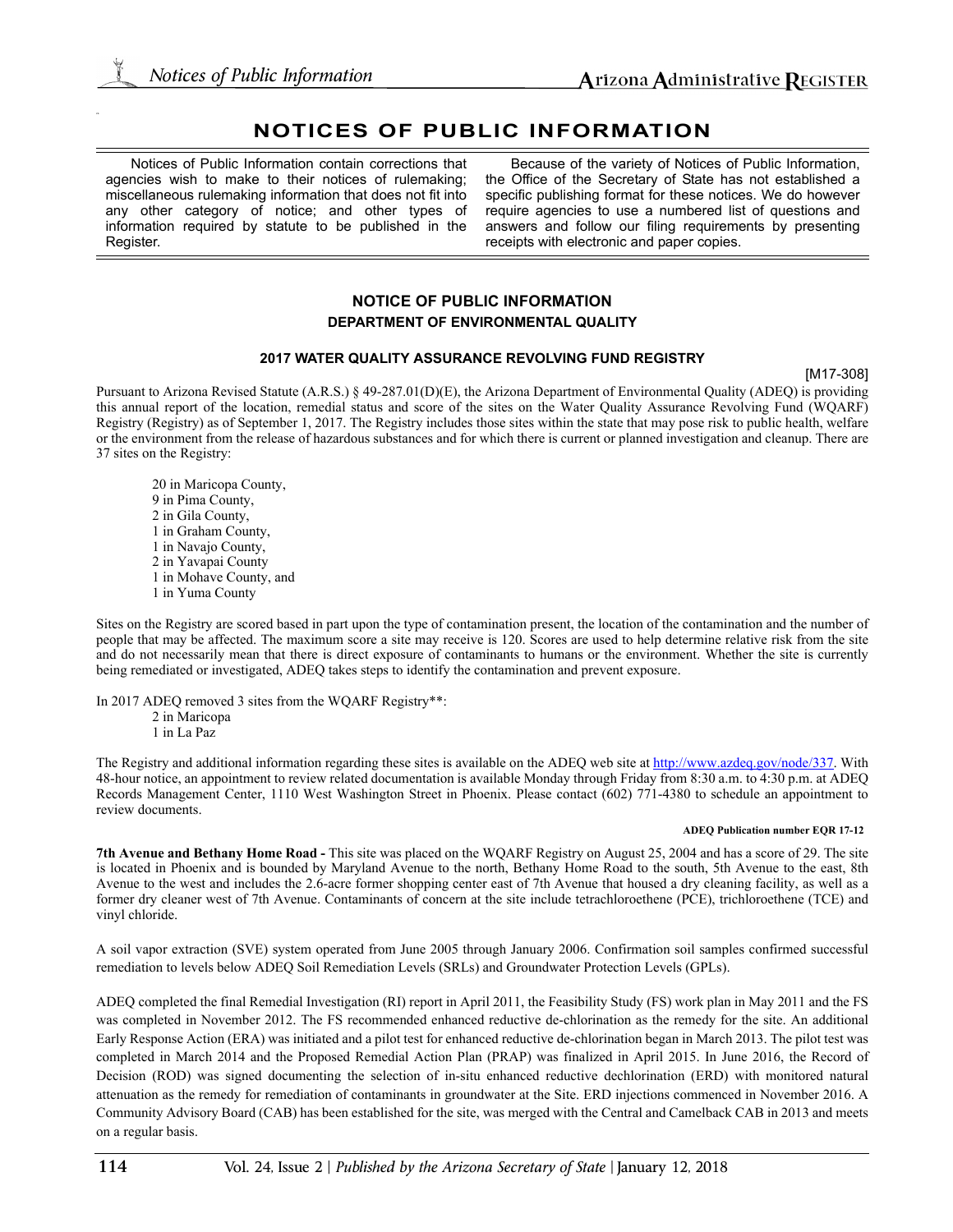**7th Street and Arizona Avenue** - This site was placed on the WQARF Registry on April 27, 2000 and has a score of 40. The site is located in downtown Tucson, and is bounded approximately by Speedway Boulevard to the north, 8th Street and the railroad to the south, 4th Avenue to the east and Perry Avenue to the west. Contaminants of concern at the site include PCE, TCE, and cis-1,2-dichloroethene (cis-1,2-DCE).

ADEQ operated a SVE system from June 2006 to July 2009 as an ERA for the site and decommissioned the SVE in July 2009. Groundwater monitor wells verify that the regional aquifer has not been impacted. ADEQ completed the final RI and FS reports in 2014 and the draft PRAP in 2014. An additional source was added at 847 North Stone Avenue and the FS will be reevaluated. A CAB has been established for the site, merged with the Park-Euclid CAB in 2014 and meets on a regular basis.

**7th Street and Missouri Avenue** - This site was placed on the WQARF Registry on June 24, 2016 and has a score of 42. The site is located in Phoenix, and is bounded approximately by Bethany Home Road to the north, Georgia Avenue to the south, 6<sup>th</sup> Street to the west and 12th Street to the east. Contaminants of concern at the site include PCE and TCE.

PCE and TCE were initially detected in the late 1990's in groundwater samples collected as part of an underground storage tank assessment. Following this discovery, eight groundwater monitoring wells were installed during the preliminary investigation to assess the site.

In 2016, Fashion Cleaners entered into ADEQ's Voluntary Remediation Program (VRP) to address cleaning up their portion of the contamination. Sample results continue to show this site is separate from the  $7<sup>th</sup>$  Street and Missouri Avenue WOARF site. Groundwater and soil gas have been characterized and the draft RI is expected in June 2018. The site was added to the Central Phoenix CAB which meets on a regular basis.

**16th Street and Camelback** - This site was placed on the WQARF Registry on April 21, 1999 and has a score of 23. The site is located in Phoenix and is bounded approximately by Camelback Road to the north, Highland Avenue to the south, 17th Street to the east, and 15th Street to the west. The contaminant of concern at the site is PCE.

Based on the results of an ERA evaluation conducted in 2003, ADEQ determined that SVE was not a feasible remedy for the site. The RI and FS reports were finalized in 2015 and the PRAP in July 2016. In June 2017 ADEQ initiated enhanced reductive de-chlorination (ERD) injections to determine if clean up can be accelerated and is reviewing the results.

**20th Street and Factor Avenue -** This site was placed on the WQARF Registry on March 30, 2000 and has a score of 31. The site is located in Yuma and is bounded approximately by 17<sup>th</sup> Street to the north, 21<sup>st</sup> Street to the south, Kennedy Lane to the east and Fourth Avenue to the west. Contaminants of concern at the site include PCE, TCE, 1,1-dichloroethene (1,1-DCE), and cyanide.

In 2002, ADEQ conducted a soil removal action and cleaned out sumps and septic tanks at an active facility as part of an ERA. A soil vapor investigation was initiated in 2008. Vapor and groundwater monitoring is ongoing. No drinking water wells have been impacted. In February 2014, ADEQ completed the installation of a permanent asphalt-based engineered cap. The cap was placed over the cyanide impacted soils still remaining at a depth below one (1) foot at the site. The RI report was finalized in October 2014 and the FS report was completed in August 2016. The PRAP was completed in June 2017 and is awaiting final approval. A CAB has been established for this site and meets on a regular basis.

**56th Street & Earll Drive -** This site was placed on the WQARF Registry on June 2, 2004 and has a score of 40. The site is located in Phoenix and is bounded by Earll Drive to the north, Roosevelt Street to the south, 56th Street to the east, and 26th Street to the west. Contaminants of concern at the site include PCE and TCE.

The site originally was investigated as part of the Motorola 52nd Street NPL site. However, groundwater data indicate that the two TCE groundwater contaminant plumes are separate and distinct plumes and it was disassociated from the larger Motorola 52nd Street NPL site. ADEQ and a potentially responsible party signed an agreement in 2015 to remediate the site. A pump and treat groundwater system was constructed and started operation in November 2013 as part of an ERA. A draft RI report was submitted in November 2015 and will be finalized after additional characterization is completed in 2017. A CAB has been established for this site and meets on a regular basis.

**Broadway-Pantano** - This site was placed on the WQARF Registry on December 15, 1998 and has a score of 57. The site is located in the east-central part of Tucson and is bounded approximately by Speedway Boulevard to the north, Calle Madero to the south, Pantano Wash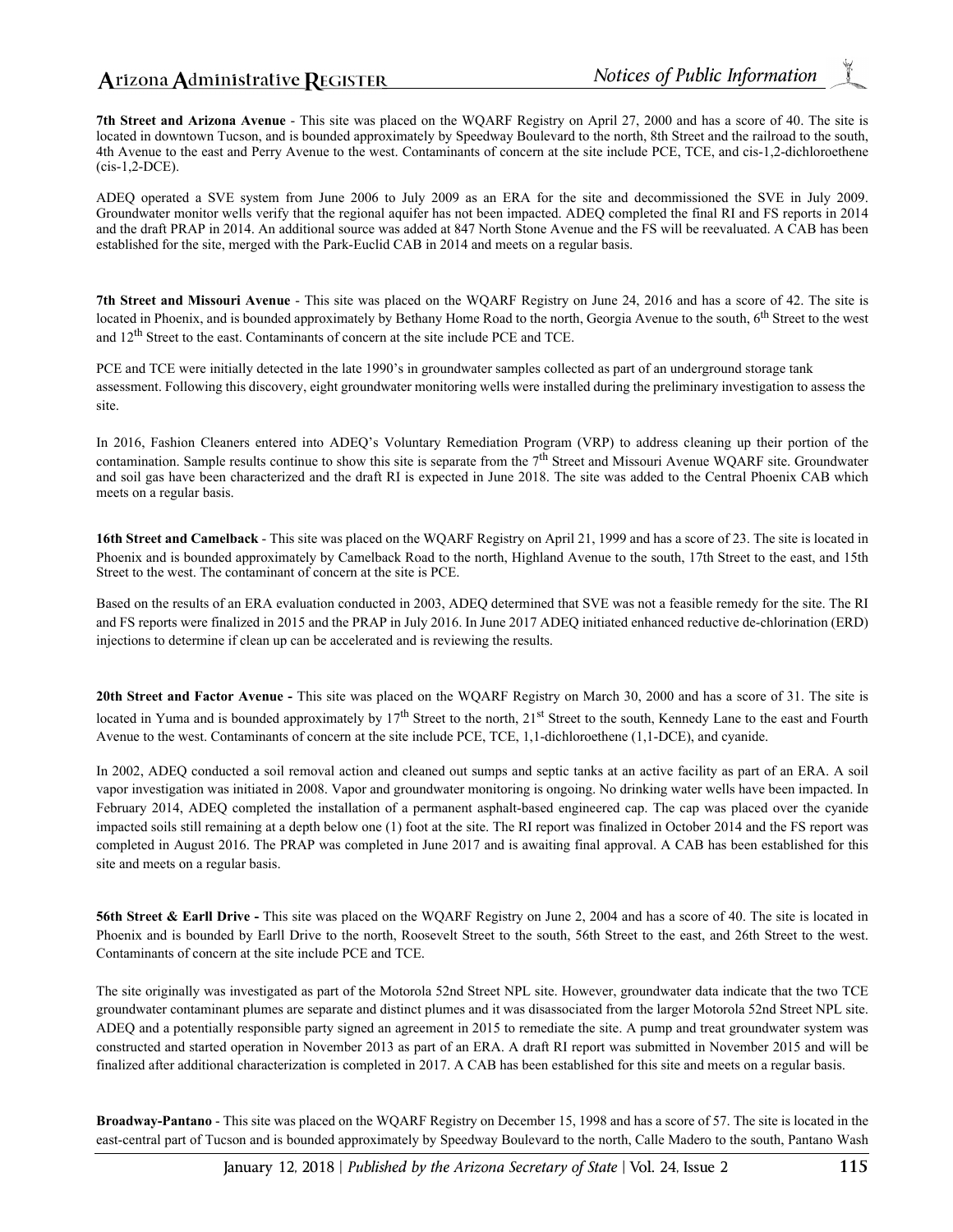to the east, and Craycroft Road to the west. Contaminants of concern in groundwater include PCE, TCE and dross (arsenic, cadmium and lead).

The sources of the groundwater contamination are the former Broadway North and South Landfills. A groundwater containment system was installed in 2003 to prevent further westward migration of contaminated groundwater. This system was shut down in October 2012 due to low incoming groundwater contaminant concentrations. A SVE system was installed at the Broadway North Landfill in 2000 to remove and treat contaminated landfill gases contributing to the groundwater contamination. This system operated until 2002. The groundwater RI report was finalized in June 2012 and the landfill RI report was finalized February 2015. The FS was approved in June 2017 and the PRAP is expected June 2018. A CAB has been established for this site and meets on a regular basis.

**Central Avenue and Camelback Road** - This site was placed on the WQARF Registry on June 21, 2000 and has a score of 32. The boundaries of the site are approximately Georgia Avenue to the north, Mariposa Street to the south, 2nd Street to the east and 1st Avenue to the west. Contaminants of concern at the site include PCE, TCE and cis-1,2-DCE. Other contaminants present due to past releases from gasoline underground storage tanks in the area include benzene, toluene, ethylbenzene, total xylenes, methyl tertiary butyl ether (MTBE), and 1,2- dichloroethane (DCA).

In January 2003, as part of an ERA, ADEQ completed construction of a groundwater treatment system to remediate and control the migration of contaminated groundwater. In June 2004, ADEQ initiated an ERA evaluation of the Maroney's Drycleaner facility. A SVE system was installed in November 2007 and is currently in operation. Passive and active soil gas surveys were conducted in the vicinity of the former drycleaner's building and additional SVE wells were installed and added to the system. The RI and FS reports were finalized in 2015. The PRAP was prepared in 2017. A CAB has been established for this site, merged with the 7th Avenue and Bethany Home Road CAB and meets on a regular basis.

**Cooper Road and Commerce Avenue** - The site was listed on the WQARF Registry on June 14, 2004 and has a score of 33. The site is located in Gilbert, and the plume is bounded by Encinas Street to the north, Neely Ranch Preserve to the south, Golden Key Street to the east, and Horne Street/Dish Drive to the west. Contaminants of concern at the site in groundwater include PCE and TCE, arsenic, chromium, copper, cyanide, mercury and lead in the soil.

In 2001, groundwater samples collected from a Town of Gilbert monitoring well detected PCE concentrations above the AWQS. A Town of Gilbert public supply well is located nearby. Installation of off-site monitor wells began in 2003 and quarterly groundwater monitoring has been conducted at the site since March 2005. Construction and start up of a SVE/air sparging (AS) and groundwater pump and treat remediation system was completed in 2008; start-up of the AS component occurred in May 2009. The groundwater pump and treat system began continuous operations in August 2010. In 2015, the RI report was finalized and FS work plan approved. The FS report is expected in January 2018. A CAB has been established for the site and meets on a regular basis.

**East Central Phoenix (ECP) 24th Street and Grand Canal -** This site was placed on the WQARF Registry on May 18, 2000 and has a score of 29. The site is located in Phoenix. The plume is bounded by Pinchot Avenue to the north, Oak Street to the south, 26<sup>th</sup> Street to the east and  $16^{th}$  Street to the west. The contaminant of concern at the site is PCE.

The RI began in 2007. As part of a prospective purchaser agreement CVS Pharmacy conducted a site investigation and installed monitoring wells. Additional monitoring and soil vapor wells have been installed since 2007. A SVE system was constructed and started operation in July 2016 as part of an ERA. Following completion of contaminant plume characterization in 2018, the RI report will be prepared. A CAB has been established for this site and meets on a regular basis.

**ECP 32nd Street and Indian School -** This site was placed on the WQARF Registry on May 18, 2000 and has a score of 29. The site is located in Phoenix. The plume is bounded by Indian School Road to the north, Interstate 10 to the south, 32nd Street to the east and 1st Street to the west. Contaminants of concern at the site include PCE.

In 2013, a SVE treatment system at the Maroney's dry cleaner began operating and in 2014 a SVE treatment system at the Former Viking dry cleaner began operations. A vapor intrusion indoor air assessment study also took place during the summer of 2013. Results indicated that the threat to residences was minimal and that no indoor mitigation systems were necessary. Contaminant plume characterization continues in order to prepare the RI report. A CAB has been established for this site and meets on a regular basis.

**ECP 38th Street and Indian School Road -** This site was placed on the WQARF Registry on September 21, 1998 and has a score of 20. The site is located in Phoenix. The plume is bounded by Indian School Road to the north, Piccadilly Road to the south, 38th Street to the east and 36th Street to the west. The contaminant of concern at the site is PCE. ADEQ conducted an ERA installing a SVE system to remediate the source of PCE in the soil and groundwater. The system was started in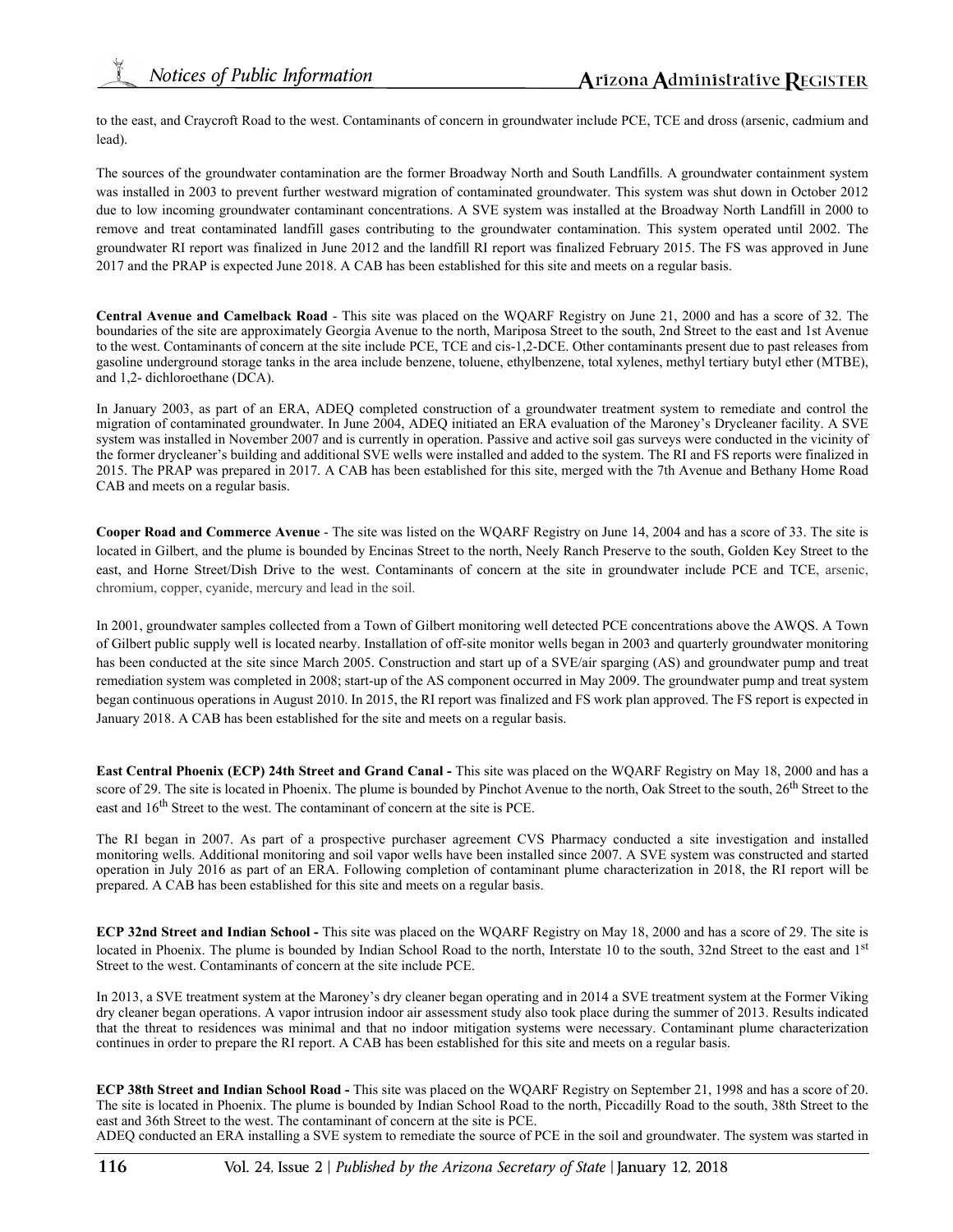1994, operated intermittently and was decommissioned in March 2003. In 2014, additional groundwater monitor wells were installed. The RI report and FS work plan were finalized in 2015. Work to complete data gaps and the FS report continues. A CAB has been established for this site and meets on a regular basis.

**ECP 40th Street and Indian School Road\*\* -** This site was placed on the WQARF Registry on September 21, 1998 and has a score of 20. The site is located in Phoenix. The plume is bounded by Devonshire Avenue to the north, Amelia Avenue to the south, 40th Street to the east and 38th Street to the west. Contaminants of concern at the site include PCE and TCE.

ADEQ conducted an ERA by installing a SVE/AS system to remediate the source of PCE in the soil and groundwater. The system was started in December 2004 and was shut down in June 2005. In 2014, additional groundwater monitor wells were installed. The RI report and FS work plan were finalized in 2015. The FS report was final in June 2017 which determined that contaminant concentrations no longer exceed standards. On May 29, 2017 ADEQ removed the site from the WQARF Registry.

**ECP 40th Street and Osborn -** This site was placed on the WQARF Registry on May 18, 2000 and has a score of 30. The site is located in Phoenix. The plume is bounded by Devonshire Avenue to the north, Amelia Avenue to the south, 40th Street to the east and 38th Street to the west. The contaminant of concern at the site is PCE.

In 2014, additional groundwater monitor wells were installed. Contaminant plume characterization continues in order to prepare the RI report. A CAB has been established for this site and meets on a regular basis.

**ECP 48th Street and Indian School Road -** This site was placed on the WQARF Registry on March 26, 1999 and has a score of 27. The site is located in Phoenix. The plume is bounded by Devonshire Avenue to the north, Fairmont Avenue to the south, 48<sup>th</sup> Street to the east and 45th Place to the west. The contaminant of concern at the site is PCE.

ADEQ and SRP entered into an agreement to conduct a source control interim remedial action (IRA) in 2004. SRP constructed a SVE system to remediate the source of PCE in soil. The system was removed by SRP in 2012 due to low concentrations.

A vapor intrusion indoor air assessment study took place during the summer of 2013. Results indicated that no indoor air mitigation systems were necessary. Recent result indicate the plume has migrated. Contaminant plume characterization continues in order to prepare the RI report. A CAB has been established for this site and meets on a regular basis.

**Estes Landfill -** This site was placed on the WQARF Registry on April 28, 1998 and has a score of 45. The site is located in Phoenix, south of Sky Harbor Airport and is bounded approximately by the Salt River to the north, Magnolia Street to the south, State Route 153 to the east, and 40th Street to the west. Contaminants of concern at the site include vinyl chloride, cis-1,2-DCE and TCE in groundwater and lead, arsenic and thallium in soil.

The RI and FS reports has been completed and since the PRAP was initially completed in 2002, the final proposed remedy for the Site has been changed. It was concluded that the source of the groundwater contamination is the former liquid waste disposal pit and not the current soil covered landfill. There is no indication that the current landfill is impacting groundwater quality. ADEQ finalized a revised PRAP in 2015 and the ROD for Monitored Natural Attenuation was signed in 2017.

**Harrison Road and Millar Road Dross –** This site was placed on the WQARF Registry on April 3, 2017 and has a score of 40. The site is located in Tucson. The site is bounded approximately by Millmar Road to the north, Mountain View to the south, the private driveway of 9880 Millar Road to the east and Harrison Hills wash to the west. The contaminant of concern is aluminum dross which is a byproduct of aluminum scrap meltdown and consists of a gray ash-like substance interspersed with metal pieces. Dross often contains heavy metals. The metals detected at this site over regulatory standards for soil are aluminum, antimony, arsenic, cadmium, copper, lead and nickel.

In 2015 preliminary investigation sample results indicated the site was contaminated with heavy metals above soil remediation levels (SRLs). Dross was also observed in the transient Harrison Hills wash which discharges to the Pantano Wash. Groundwater at the site is not impacted. In August 2016 an ERA was conducted to remove contaminated soil near a residence and near the wash, remove observable dross materials from the wash, and add a temporary cap over the majority of a large dross pile. In April 2017 additional work was done to decrease the overall area of the large pile and design a permanent cover. All clean-up activities were completed within 180 days of WQARF listing.

**Highway 260 and Johnson Lane -** This site was placed on the WQARF Registry on June 24, 2016 and has a score of 40. The site is located in the Lakeside portion of Pinetop-Lakeside, and is generally bounded by the Jackson Lane alignment to the north, by the east-west alignment of West White Mountain Boulevard (State Route Highway 260) and Burke Lane to the south, by the Blue Ridge Unified School District property and Billy Creek to the east, and by the Neils Hanson Lane alignment to the west. Contaminants of concern at the site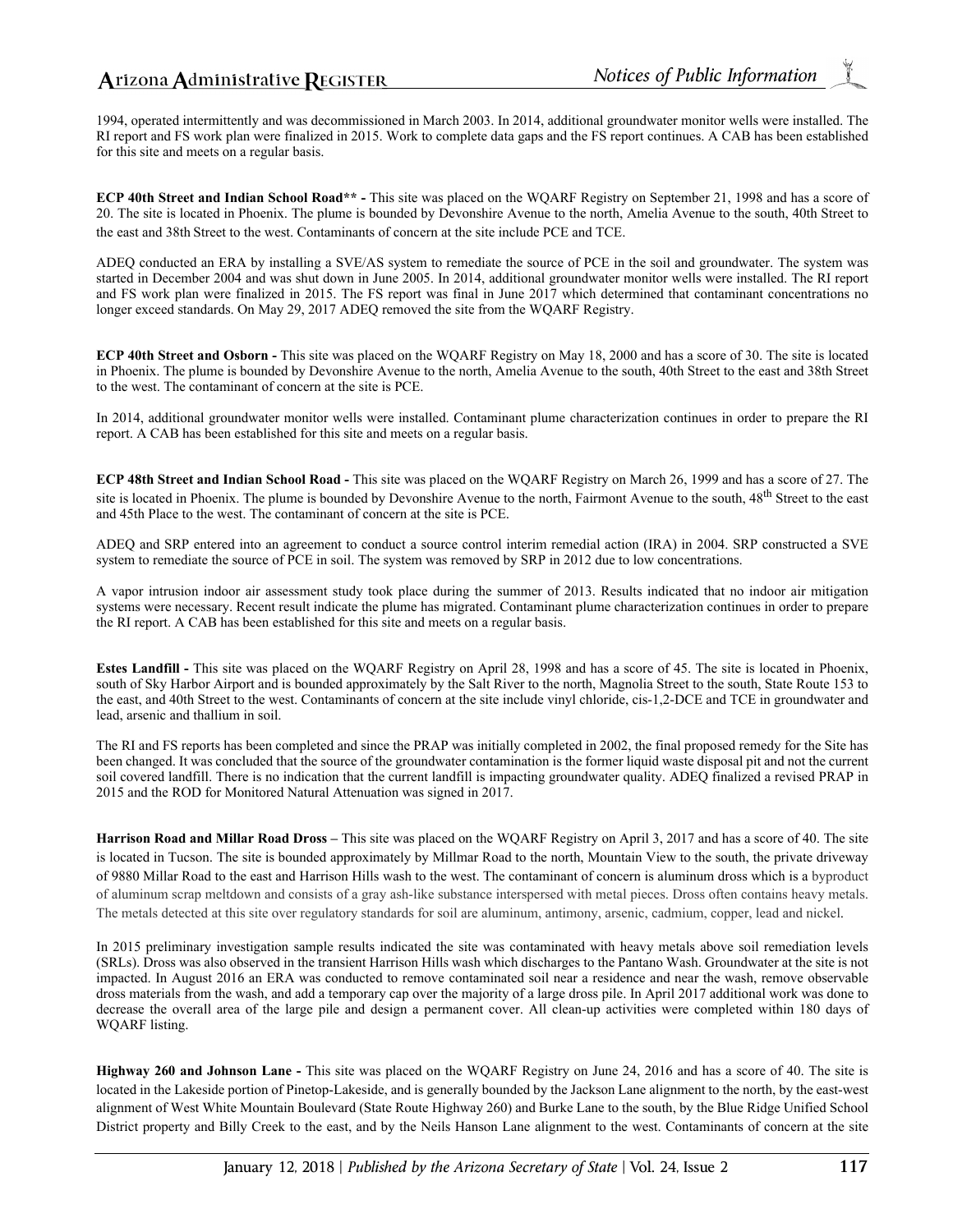### include PCE and TCE.

During groundwater sampling as part of a Preliminary Investigation in 2015, PCE and TCE were detected in private wells. ADEQ is currently conducting a Remedial Investigation that includes assisting private wells owners who have impacted wells and evaluating options to address potential health risks. A CAB has been established for this site and meets on a regular basis.

**Highway 260 and Main Street-** This site was placed on the WQARF Registry on December 16, 2016 and has a score of 40. The site is located in the vicinity of the intersection of Highway 260 and Main Street in Cottonwood. The site is generally bounded to the north by Mingus Avenue, to the south by Mongini Lane, to the west by South 15th Street and to the east by the Verde River. Contaminants of concern at the site include PCE, TCE, and cis-1,2-DCE.

During groundwater sampling as part of a Preliminary Investigation, PCE, TCE, and cis-1,2-DCE have been detected in private wells and soil borings. ADEQ is currently conducting an Remedial Investigation that includes assisting private well owners who have impacted wells and evaluating options to address potential health risks. A CAB was not formed at this site due to low participation.

**Klondyke Tailings Project -** This site was placed on the WQARF Registry on September 28, 1998 and has a score of 69. The site is located approximately two (2) miles north of the town of Klondyke in Section 6, Township 7 South, Range 20 East. The site boundaries are irregular and defined by the extent of the soil contamination above the residential SRL for lead of 400 milligrams per kilogram (mg/ kg). The current contaminants of concern in the soil include antimony, arsenic, cadmium, copper, lead, manganese, mercury, vanadium and zinc.

Sampling to determine the extent of off-site soil contamination began in 2006. To date, approximately 2,500 soil samples have been collected from the site and adjacent properties. The limits of the 400 mg/kg residential soil remediation level for lead have been defined to extend approximately 0.50 miles from the site and impact nine (9) properties within the site.

In June 2008, erosion protection installation was completed on the upper tailings pile and the clean soil cap was seeded. In June 2012, EPA initiated the removal of contaminated soils from two properties. An additional 1,040 cubic yards of contaminated soil was removed in October 2013 from a third property. In 2014, the final RI was completed and in February 2015 the FS work plan was approved. In 2016 ADEQ removed 2380 cubic yards of contaminated soils from Klondyke Road and two residential properties. In May 2017 ADEQ issued the FS and the PRAP was issued in June 2017. The ROD is expected to be completed in 2018. A CAB has been established for the site and meets on a regular basis.

Los Reales Landfill - This site was placed on the WQARF Registry on April 23, 1999 and has a score of 32. The site is an active municipal sanitary landfill located in southeast Tucson and has been in operation since 1967. Contaminants of concern at the site include PCE and TCE.

The City of Tucson has implemented a groundwater pump and treat system as required by a 1995 remedial action plan. In 2013, the City submitted to ADEQ a PRAP modification of transitioning to "groundwater sampling only" based on continued plume stability (apparent natural attenuation). Wells were installed in 2015 as part of the data collection to finalize the remedial action plan. COT will collect two years of data and then perform additional modeling to support the RAP modification. If the modeling results are supportive, COT will finalize the RAP modification proposal and submit that to ADEQ for review/approval

**Miller Valley and Hillside Avenue –** The site was placed on the WQARF Registry on December 12, 2016 and has a score of 40. The site is located in Prescott. The site is bounded by Merritt Avenue alignment to the north, Miller Creek to the south, Division Street to the east and Miller Creek and Valley Street to the west. Contaminants of concern are PCE and TCE.

In 2002 an investigation for a petroleum leaking underground storage tank detected PCE and TCE. In 2005, further investigation found soil gas contamination above the EPA regional screening levels and groundwater contamination above the AWQS; two private wells used for irrigation were impacted by PCE. In 2015 and 2016 sampling indicated the groundwater concentrations were still above AWQS. A CAB was not formed at this site due to low initial community participation. In 2017 a Remedial Investigation has been implemented and additional private wells in the area were sampled; no other wells except the two previously impacted private irrigation wells contained PCE or TCE above AWQS.

**Miracle Mile Area** - This site was placed on the WQARF Registry on September 18, 1998 and has a score of 62. The site is located in Tucson and is bounded approximately by Ruthrauff Road to the north, Prince Road to the south, Pomona Road to the east, and La Cholla Boulevard to the west. Contaminants of concern at the site include TCE and chromium.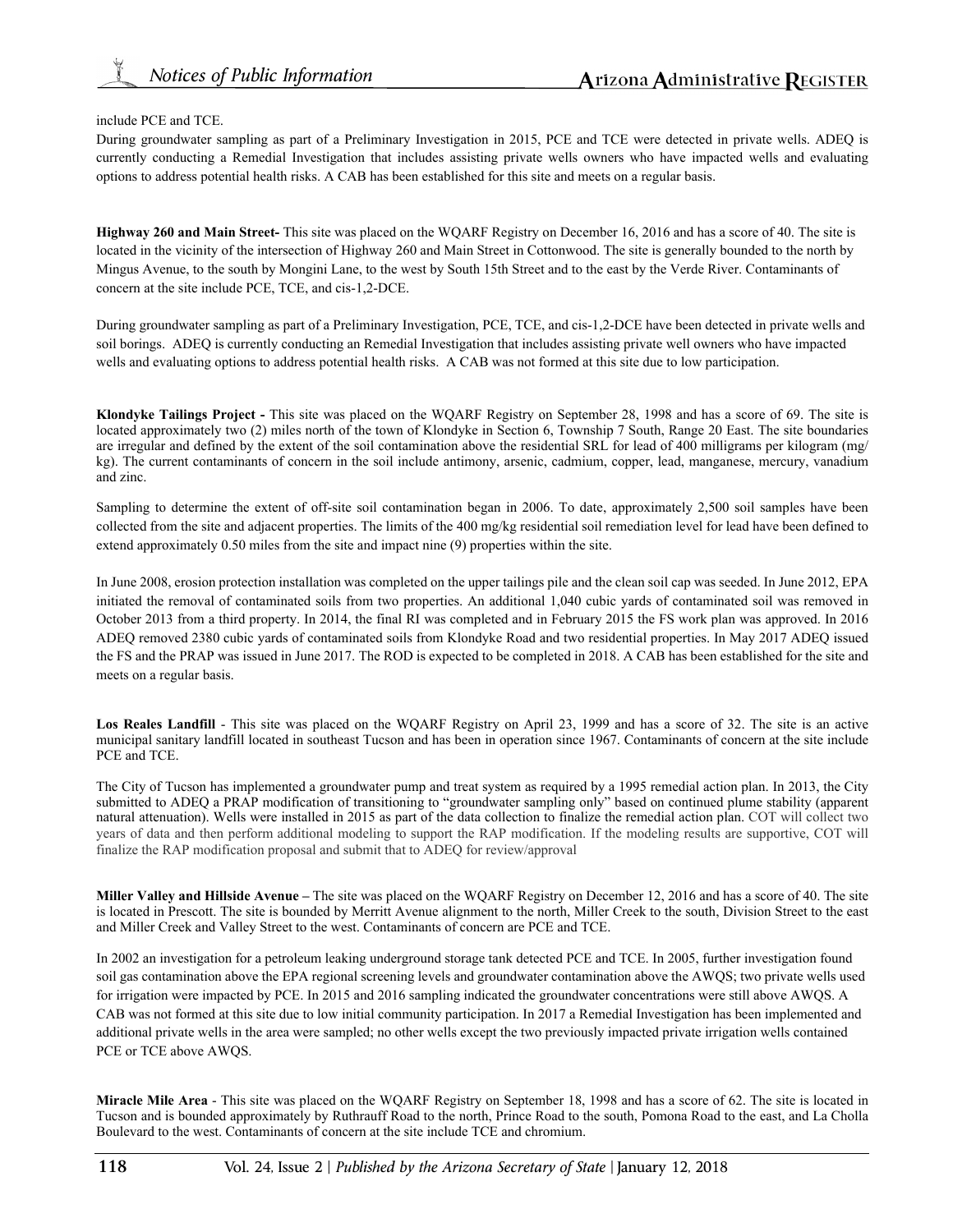The local water provider is operating an ADEQ-funded wellhead treatment system as an ERA to remove TCE. In June 2013, the final RI report was issued and the FS was initiated. Starting in 2016 data gaps were being addressed in the FS and a draft FS Report is expected in 2018. A CAB has been established for this site and meets on a regular basis.

**Park-Euclid -** This site was placed on the WQARF Registry on April 23, 1999 and has a score of 51. The site is in Tucson and is approximately bounded by 9th Street to the north, 14th Street to the south, Highland Avenue to the east, and Park Avenue to the west. Contaminants of concern at the site include PCE, TCE, vinyl chloride and cis-1,2-DCE.

ADEQ negotiated an Agreement to Conduct Work with potentially responsible parties Mission Linen and Haskell Linen (Park-Euclid Working Group) in 2010. In November 2011, ADEQ completed the final RI report. The Park-Euclid Working Group submitted a FS work plan in June 2013 and the final FS Report was approved in November 2017. The Park-Euclid Working Group is currently preparing a PRAP. A CAB has been established for this site, merged with the 7th Street and Arizona Avenue CAB, and meets on a regular basis.

**Payson PCE -** This site was placed on the WQARF Registry on April 29, 1998 and has a score of 63. The site is located in Payson and the plume is bounded approximately by Main Street to the north, Cedar Lane to the south, Beeline Highway (State Route 87) to the east, and McLane Road to the west. The contaminant of concern in the groundwater at the site is PCE.

Two (2) groundwater treatment systems have been constructed. An Interim Groundwater Treatment System (IGTS) was constructed to remediate the contamination in the source area. The IGTS operated from October 1998 to January 2003 and was decommissioned in July 2013. An Expanded Groundwater Treatment System (EGTS) began operation in October 1998 and continues to operate treating contaminated water and preventing the contamination plume from migrating further. Treated water from the EGTS is delivered to the Town of Payson drinking water system.

ADEQ completed the ROD in June 2007. Groundwater monitoring takes place twice per year. In December 2015, Enhanced Reductive Dechlorination (ERD) began implementation and is expected to reduce the time for completion of the overall remedy. In 2017, results from the ERD method show a reduction in concentrations, and the site will reviewed for possible closure in 2018.

**Pinal Creek** - This site was placed on the WQARF Registry on October 23, 1998 and has a score of 97. The site is located in Gila County in and around the cities of Globe, Town of Miami, and the communities of Claypool and Wheatfield. The site includes the BHP Copper and Freeport McMoRan (formerly Phelps Dodge) Miami mining properties, and the drainages and underlying aquifers of Miami Wash, Bloody Tanks Wash, Russell Gulch, and Pinal Creek. The site also includes the entire floodplain of Pinal Creek from the Old Dominion Mine to the Salt River, plus those portions of the communities underlain by contaminated groundwater. Contaminants of concern in groundwater at the site include heavy metals such as aluminum, iron, manganese, copper, cobalt, nickel, zinc, cadmium, and other contaminants such as sulfate, acidity, and dissolved solids. Localized soil and stream sediment contamination are being investigated; contaminants of concern include arsenic, lead, copper, cadmium, manganese, nickel, and zinc.

The Pinal Creek Group (PCG), which previously consisted of BHP, Freeport McMoRan and Inspiration Copper, have conducted remedial actions including source control since 1988. PCG also completed a RI, risk assessments, FS, recommended remedial action plan and a well replacement program for contaminated private and public supply wells. The PCG has conducted groundwater extraction and treatment from the alluvial and the regional aquifers since 1988 and it continues to this day. In March of 2010, the Pinal Creek Group was dissolved and Freeport-McMoRan Miami Inc. (FMMI)'s Pinal Creek Project (PCP) became the sole owner/operator of the Pinal Creek treatment system. BHP Copper is no longer a part of the PCG, though they remain responsible for management of their properties and source control in accordance with the governing Consent Decree. In Kiser Basin, water is now being injected to improve metals recovery. To speed up aquifer restoration, groundwater remedy optimization pilot tests have been conducted by the PCP near the source area in Bloody Tanks Wash. A Decision Record for the Pinal Creek treatment System is currently being prepared in conjunction with FMMI and is scheduled for completion in 2018.

**Shannon Road/El Camino del Cerro** *-* The El Camino del Cerro site was placed on the WQARF Registry on August 18, 1998 and has a score of 71. The Shannon Road-Rillito Creek site was placed on the WQARF Registry on April 23, 1999 and has a score of 53. The El Camino del Cerro WQARF site and Shannon Road-Rillito Creek WQARF site were administratively combined into one site on January 2005.

This combined site is located in northwest Tucson and is bounded approximately ¼ mile north of the Rillito Creek to the north, El Camino del Cerro Road on the south, Meadowbrook Park on the east, the Santa Cruz River on the west. The site consists of industrial and residential properties, and a former landfill which occupies approximately twenty (20) acres in the southwest portion of the site. Contaminants of concern in groundwater at the site include PCE, TCE, 1,1-DCE, 1,1-DCA, vinyl chloride, and benzene.

The contaminant plume has impacted three (3) community wells, two of which were removed from service. One (1) of these wells now has a wellhead treatment system capturing the plume and removing VOCs to meet drinking water standards. The RI report and FS work plan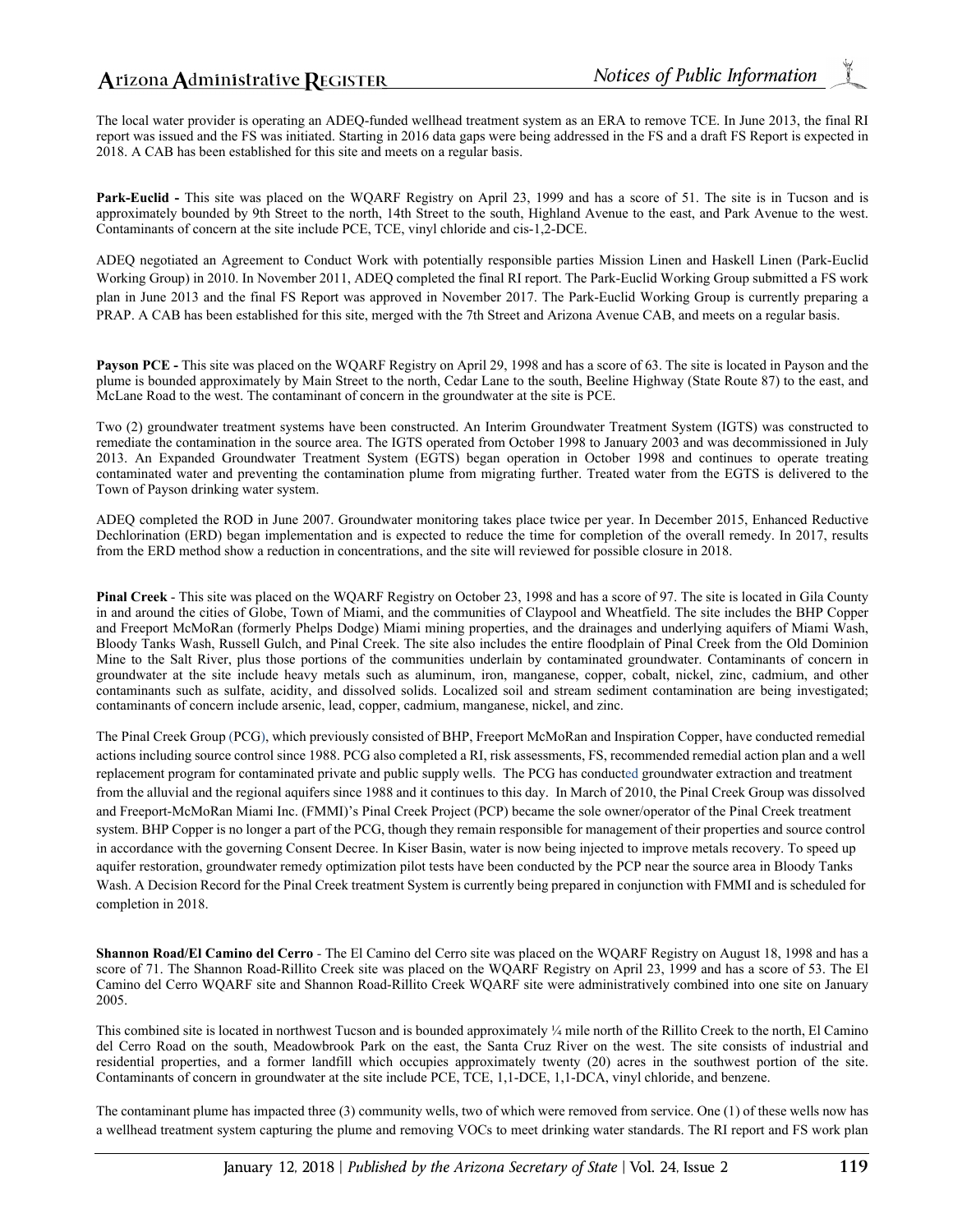were approved in 2015. The FS report was finalized in 2016 and the PRAP is anticipated in 2018. A CAB has been established for the site and meets on a regular basis.

**Silverbell Jail Annex Landfill** - This site was placed on the WQARF Registry on April 23, 1999 and has a score of 51. The site is located at 3200 North Silverbell Road in northwest Tucson. The site is bounded approximately by Sweetwater Drive on the north, Grant Road/ Ironwood Hills Drive on the south, Interstate 10 on the east, and Silverbell Road on the west. Contaminants of concern at the site include PCE, TCE, cis-1,2-DCE and vinyl chloride.

In 2001, the City of Tucson began operation of a full-scale SVE system to remove and treat contaminated VOC landfill gases contributing to the groundwater contamination. In April 2008, the system was shut down and the equipment was removed.

In 2010, the City of Tucson proposed to install a pump-treat-inject system to address the highest VOC concentrations. ADEQ, the City of Tucson meet periodically to coordinate sampling and cleanup of the site. As of 2017, ADEQ is awaiting the remediation system design from the City of Tucson. The City of Tucson continues to conduct groundwater and soil vapor (methane) monitoring.

**South Mesa** - This site was placed on the WQARF Registry on August 18, 1998 and has a score of 26. The site is located in Gilbert and is bounded approximately by Baseline Road to the north, Melody Drive to the south, Hobson Street to the east, and McQueen Road to the west. The contaminant of concern at the site is PCE, TCE and DCE.

Two (2) remedial action projects at the site have significantly reduced the contamination by treating pumped groundwater and extracting vapors from the soil. ADEQ began an ERA in June 2004 to address the remaining subsurface contamination. The SVE system was shut down in November 2007 and was removed from the site in June 2008.

The RI, and FS reports have been completed. The PRAP was completed in November 2014. In June 2016, the ROD was signed documenting the selection of groundwater monitoring, with wellhead treatment as a contingency, as the remedy.

**Stone Avenue and Grant Road -** This site was placed on the WQARF Registry on January 20, 2017 with a score of 45. The site is located in Tucson. The site is bounded approximately by East Alturas Street to the north, East Sahuaro Street to the south, North Estrella Avenue to the east, and North Castro Avenue to the west. The site includes a mixture of public, commercial and residential land uses near Grant Road.

During a Phase II investigation by the City of Tucson in December 2014, PCE was detected in four sub-slab soil-gas samples beneath the source area. In June 2015, a leaking underground storage tank (LUST) site located immediately north of the Site found PCE and TCE above AWQSs in groundwater. ADEQ completed a Preliminary Investigation of the site in February 2016 and the RI began in July 2017. An ERA consisting of a SVE system that provides combined vapor intrusion mitigation and source reduction was started in November 2017. The site was added to the Park Euclid/ $7<sup>th</sup>$  and Arizona Avenue CAB which meets on a regular basis.

**Tyson Wash\*\*** - This site was placed on the WQARF Registry on December 14, 1998 and has a score of 46. The site is located in the Town of Quartzsite and the contaminated groundwater plume is bounded by Sunset Street to the north, Oregon Avenue to the west, Main Street (Business I-10) to the south, and Central Boulevard (SR-95) to the east. The known groundwater contamination exists northwest of the intersection of State Highway 95 and Business Route I-10 in Quartzsite. Contaminants of concern at the site include PCE and TCE.

As part of an ERA, a groundwater treatment system was constructed in 2003 to reduce contaminant concentrations in the aquifer and prevent migration of the plume to private drinking water wells. The RI, FS and PRAP have been completed. The ROD was completed in June 2009. The site is in the Operation and Maintenance (O&M) phase. A full scale In-Situ Chemical Oxidation (ISCO) system began operations in June 2014. In February 2017 results showed a reduction in concentrations below standards. On May 29, 2017 ADEQ removed the site from the WQARF Registry.

**Vulture Mill -** This site was placed on the WQARF Registry on April 28, 1998, and has a score of 65. The site is located just east of U.S. Route 89/93 about one (1) mile northwest of the center of the Town of Wickenburg. The eastern boundary of the site is approximately 0.25 miles west of the Hassayampa River. Contaminants of concern at the site include lead and arsenic.

The ROD was signed in September 1999. ADEQ has implemented the remedy, which consists of excavation of contaminated soil, placement in a consolidation pile, installation of a clean soil cover, and planting of vegetation to control erosion. Presently, the site is used as pasture and inspected annually. The last inspection occurred in 2017. Negotiations with the owner to place a Declaration of Environmental Restriction on the property and remove the site from the Registry continues.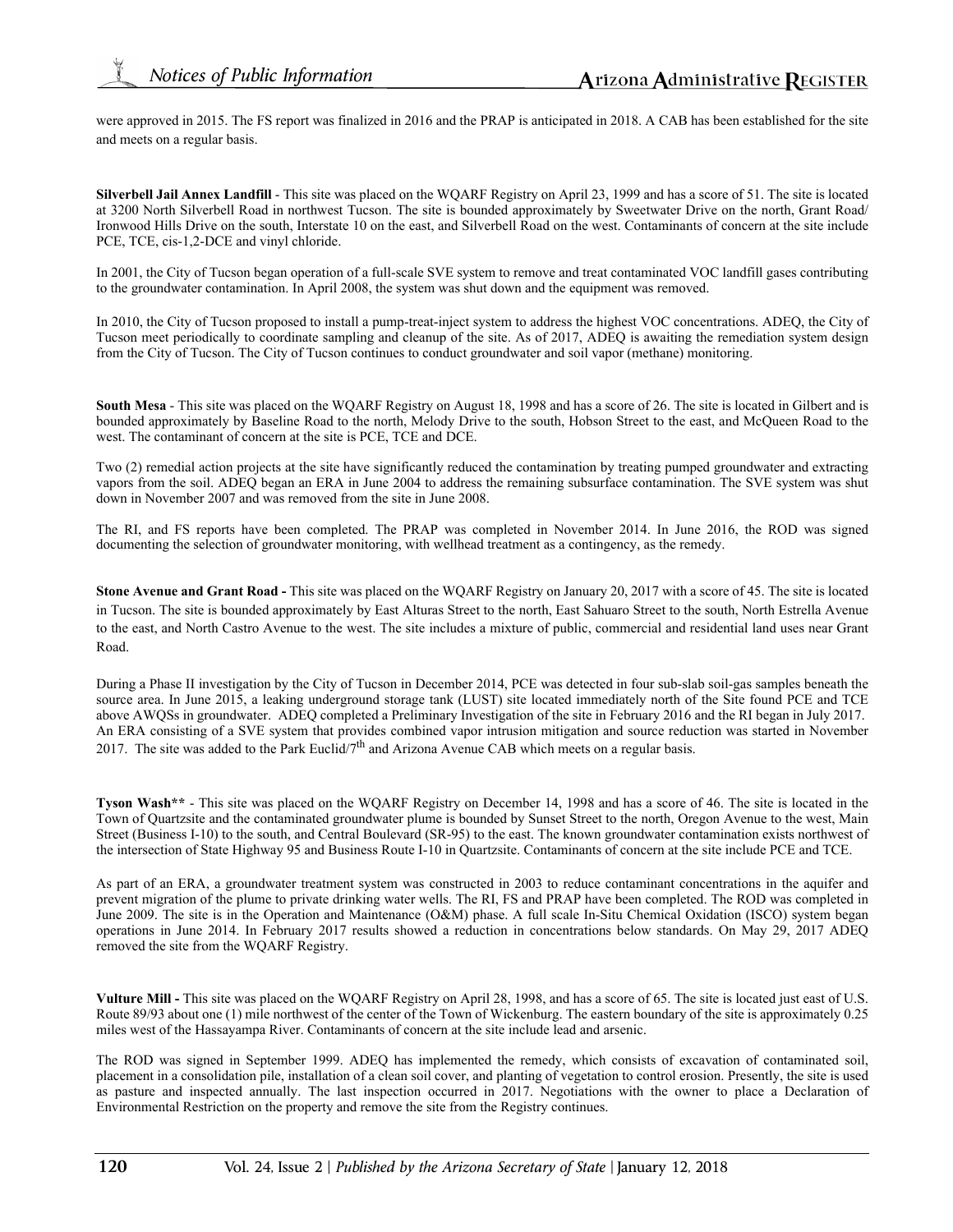## Arizona Administrative REGISTER

**West Central Phoenix (WCP) - East Grand Avenue** - This site was placed on the WQARF Registry on April 15, 1998 and has a score of 31. The site is located in Phoenix and is bounded approximately by SRP Grand Canal to the north, Thomas Road to the south, 29th Avenue to the east, and 33th Avenue to the west. Contaminants of concern are PCE and TCE.

Field investigative activities were completed in December 2001 and the RI report has been completed. In 2004, a working party constructed and operated a SVE system at the former Van Waters & Rogers facility. In September 2013, the SVE system was shut down. The working party is in the process of completing the FS and has implemented groundwater monitoring. A CAB has been established for this site.

**WCP North Canal Plume** - This site was placed on the WQARF Registry on April 15, 1998 and has a score of 22. The site is located in Phoenix and is bounded approximately by Indian School Road on the north, West Flower Street on the south, Grand Avenue on the east and 40th Avenue on the west. Contaminants of concern at the site include PCE, TCE, DCE and chromium.

The 2005, ADEQ conducted an ERA evaluation. In 2013 and 2014, as part of the remedial investigation, a passive soil gas survey on 33rd Avenue was completed. The final RI report is anticipated in 2017. A CAB has been established for this site.

**WCP North Plume** - This site was placed on the WQARF Registry on April 15, 1998 and has a score of 55. The site is located in Phoenix and is bounded approximately by Highland Avenue to the north, Indian School Road to the south, 37th Avenue to the east, and 43rd Avenue to the west. Contaminants of concern at the site include PCE and TCE.

A SVE system was installed at the F&B facility as part of an ERA. The SVE system has been updated to improve operation. Further evaluations are being conducted to address groundwater contamination.

Through a working party agreement, a SVE system was operated at the Hill Brothers Chemical Company. A No Further Action (NFA) determination was issued for this facility following confirmation sampling and a public notice for review.

The RI, RO and FS reports are complete. The PRAP consisting of ERD with continued SVE system operation, was completed in June 2017 A CAB has been established for this site.

**WCP West Grand Avenue\*\*** - This site was placed on the WQARF Registry on April 21, 1998 and has a score of 17. The site is located in Phoenix and is bounded approximately by Osborn Road to the north, Earll Drive to the south, 33rd Avenue to the east, and 35th Avenue to the west. The contaminant of concern at the site is TCE.

The FS report was completed in June 2013 and the PRAP in February 2014. In June 2016, the ROD was signed documenting the selection of groundwater monitoring and sampling that would confirm completion of MNA as the remedy. On May 29, 2017, ADEQ removed the site from the WQARF Registry.

**WCP West Osborn Complex** - This site was placed on the WQARF Registry on August 11, 1998 and has a score of 47. The site is located in Phoenix and is bounded approximately by the Grand Canal to the north, Van Buren Street to the south, 33rd Avenue to the east, and 55th Avenue to the west. Contaminants of concern at the site include TCE and PCE.

The RI report has been completed. FS reports for the deep and shallow plumes for the project site have been approved. PRAPs were completed for the deep and shallow plumes and are still under review and revision given new site information about a possible new source. Additional groundwater sampling is scheduled for 2018 and an SVE system ERA has been installed at the new source. A CAB has been established for this site.

**West Van Buren** - This site was placed on the WQARF Registry on April 10, 1998 and has a score of 50. The site is located in Phoenix and is bounded approximately by McDowell Road to the north, Lower Buckeye Road to the south, Seventh Avenue to the east, and 75th Avenue to the west. In addition, a finger shaped plume exists from approximately West Buckeye Road and South 41st Avenue to West Watkins Street and South 11th Avenue. Contaminants of concern at the site include PCE, TCE, 1,1,1-trichloroethane (1,1-TCA), 1,1- DCA, 1,1-DCE, cis-1,2-DCE, and chromium.

Several source properties have had ERA's completed or have been working under cooperative agreement or consent order to conduct investigative and/or remediation work. These include but are not limited to:

- Air Liquide USA, LLC and Air Liquide America Specialty Gases, LLC (Air Liquide)
- American Linen Supply Company (ALSCo)
- ChemResearch Company Incorporated (ChemResearch)
- Dolphin Incorporated (Dolphin)
- Prudential Overall Supply (Prudential)
- Reynolds Metals Company (Reynolds)